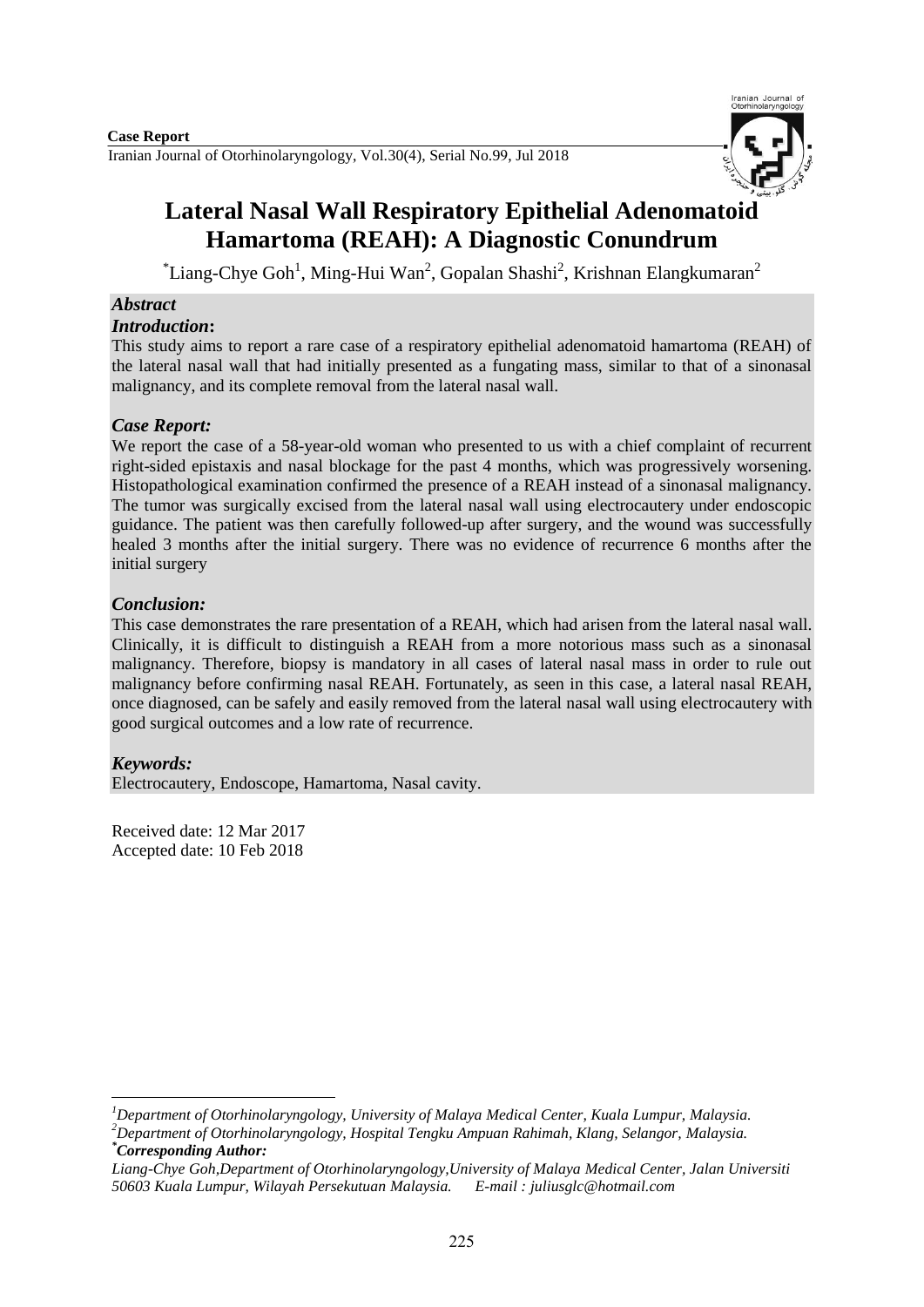#### *Introduction*

A hamartoma is a benign tumor-like malformation consisting of a disorganized mixture of tissue cells or inborn errors in tissue development that result in an aberrant proliferation of normal tissue components (1). Hamartomas are known to occur throughout the body; however, they are rather uncommon in the nasal cavity and nasopharynx. This condition was termed as respiratory adenomatoid epithelial hamartoma (REAH) by Wenig and Heffner. These tumors originate from the Schneiderian epithelium, whereby glandular elements arise from the epithelium instead of the seromucous glands (2). This case is a rare presentation of REAH originating from the right lateral nasal wall, which usually indicates the presence of an osteoma, inverted papilloma or a sinonasal malignancy; hence, making the clinical diagnosis difficult (3).

#### *Case Report*

A 58-year-old woman with a history of diabetes and hypertension presented to us with chief complaints of recurrent right-sided epistaxis and nasal blockage for the past 4 months, which were progressively worsening. She had no history of headaches, facial numbness, hyposmia, epiphora, aural symptoms, neck swelling or any constitutional symptoms. There was no history of allergy, trauma or smoking in the past. On nasoendoscopic examination, the patient was found to have a mass occupying the right nasal cavity, which was arising from the right lateral nasal wall and free from the nasal septum. The mass was friable and painless on touching (Fig.1). A flexible nasopharyngolaryngoscopic examination of the nasopharynx, oropharynx and hypopharynx and examinations of the oral cavity were unremarkable. A biopsy taken from the mass revealed features suggestive of a REAH.



**Fig 1:** Intraoperative appearance of the mass arising from the mucosa overlying the right lacrimal bone (green arrow) and the adjacent right middle turbinate (green letter A).

A contrasted computed tomography (CT) scan of the paranasal sinuses revealed a homogenous non-enhancing soft tissue lesion in the right middle meatus measuring  $2 \times 2$ cm, with no extension into the paranasal sinuses, nasopharynx or contralateral nasal cavity (Fig.2). Upon consultation with the patient, and after obtaining the consent, we proceeded with an endoscopic excision of the right nasal cavity REAH under general anesthesia.



**Fig 2:** Figure showing the CT paranasal findings of a homogenous non-enhancing mass (red arrow) occupying the right nostril.

On the basis of these findings, the mass was carefully excised from the right lateral nasal wall using a bipolar electrocautery device. Postoperatively, the patient was discharged with penicillin-group antibiotics and was advised to perform regular nasal douching. An intraoperative biopsy of the  $2.5 \times 1.5$  cm mass (Fig.3) showed polypoidal fragments lined with papilliform projections and its stroma composed of numerous elongated-to-irregularround glands lined by respiratory-type ciliated columnar epithelium.



**Fig3:** Excised nasal mass measuring approximately 2.5 cm×1.5 cm.

The lesion also exhibited an absence of atypia, necrosis and basement membrane infiltration (Fig.4).In view of the characteristic histopathological features and benign appearance of the mass endoscopically and radiologically, a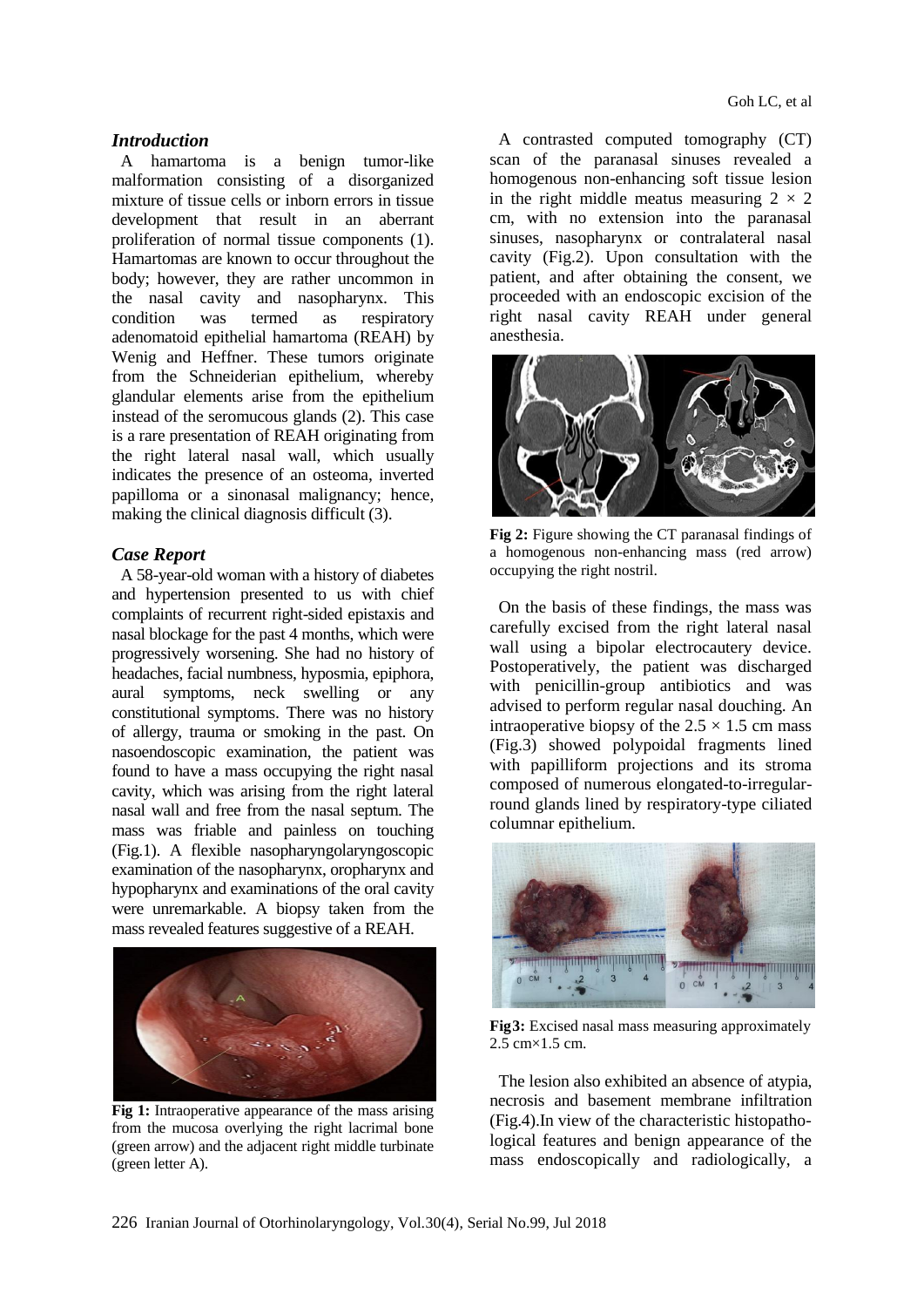Lateral nasal wall REAH: A Diagnostic Conundrum

diagnosis of REAH was made. The lesion was not confirmed through immunohistochemistry because the characteristic features were obtained through histopathology. The patient was carefully followed-up after surgery and the wound had successfully healed 3 months after the initial surgery. There was no evidence of recurrence 6 months after the initial surgery (Fig.5).



**Fig 4:** A & B, The polypoidal lesion is lined by papillariform projections (H&E,×10). C & D, The stroma is composed of numerous lobules of elongated,irregular to round glands( $H&E \times 10$ and  $\times 4$ ).



**Fig 5:** Endoscopic picture taken 2 months after initial surgery showing normal healing tissue and absence of tumor recurrence.

## *Discussion*

REAH is an uncommon presentation of a nasal mass, which occurs more commonly in men in their third-to-ninth decades of life. There have been approximately 60 cases reported in the literature as case reports or case series and, to a lesser extent, on the immunohistochemical and molecular genetic features of REAH (4). A study conducted by Mühlmeier et al. reported that the incidence of

REAH was 1 per 500 of tissue samples obtained from nasal surgeries (5). The condition often arises from the posterior nasal septum and may cause a variety of presenting complaints such as epistaxis, headaches, persistent rhinorrhea and sinusitis, depending on the size and extent of the tumor. REAHs have also been reported to occur in the nasopharynx, paranasal sinuses, lateral nasal wall and the olfactory clefts (4,6). In a case series reported by Hawley et al., the authors categorized nasal REAH as two distinct entities; associated REAH (nasal pathologyassociated REAH) and isolated REAH. Associated REAH occurred in about 70% of the studied population, and the remaining cases were isolated REAHs (7). In cases which occurred as an isolated REAH, the tumor had a tendency to arise from the olfactory cleft, but none were reported to have arisen from the mucosa overlying the lacrimal bone, as as seen in the present case. The endoscopic appearance of the mass is often indistinguishable from that of a malignant tumor or an inverted papilloma, as it may be superimposed with infection. This makes it difficult to make an accurate diagnosis. The cornerstone of treatment of a REAH is complete excision of the tumor. As it is a benign tumor, the risk of recurrence or malignant transformation is very low. To the best of the author's knowledge, there have been no reports of local recurrence of a nasal or nasopharyngeal REAH in the literature (8).

The identification of a nasal REAH remains a diagnostic conundrum as it is often indistinguishable from more common tumors of the nasal cavity, especially squamous cell carcinoma. The distinguishing feature of a REAH is often found during histopathological analysis of the excised tumor. Its histologic pattern is characterized by the abundance of ciliated columnar-lined glandular tissue in a polypoidal fashion.

Stromal tissues often separate the glands and may be edematous, with evidence of acute and chronic inflammation (9). Although still at its infancy, immunohistochemistry may offer some insight into the differentiation of more notorious lesions found in the nasal cavity. While REAH often shows a preponderance of (Cytokeratin) CK7 positivity, sinonasal carcinoma is more likely to show positivity in CK7, CK20 and CDX-2 panels (9).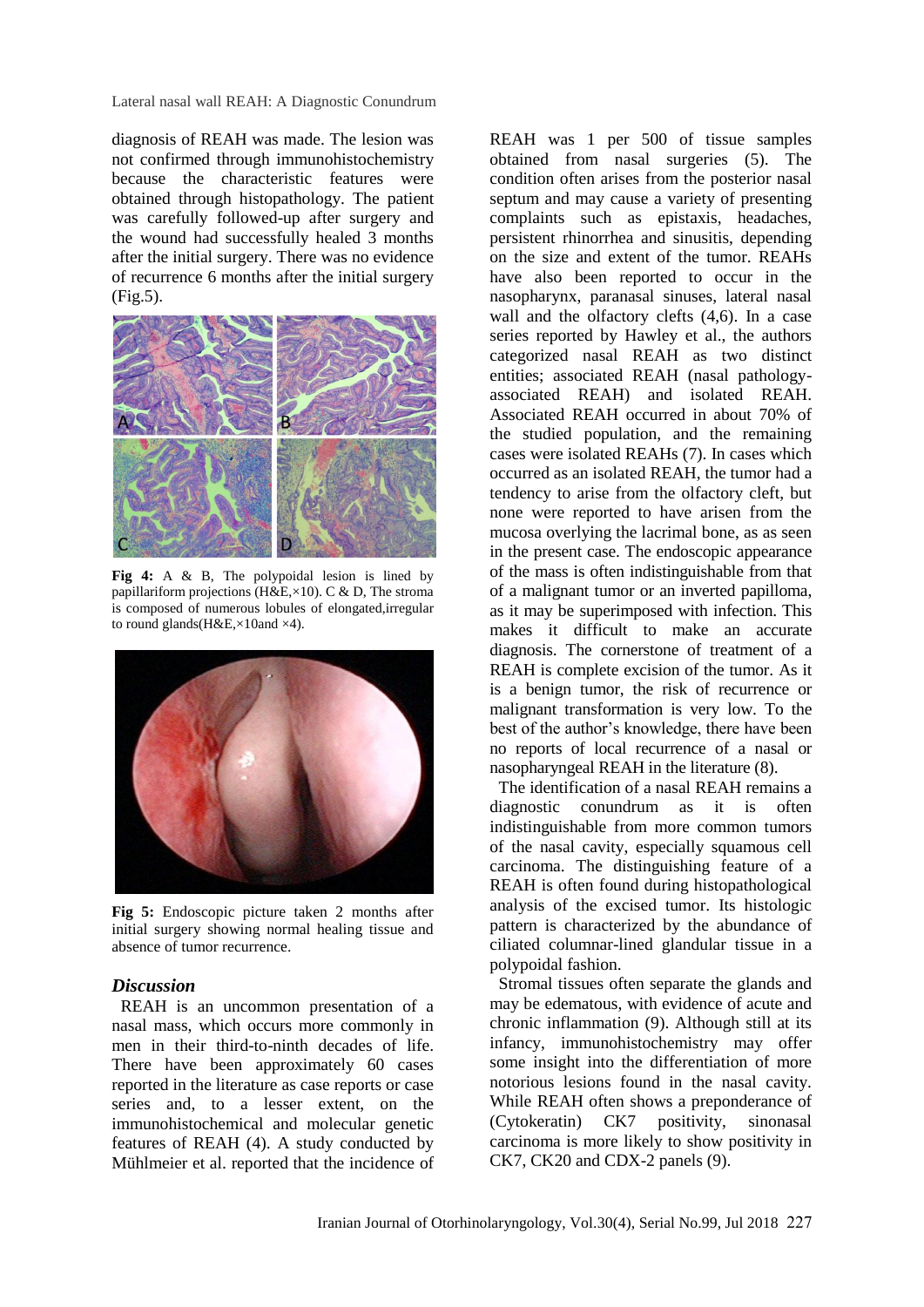Furthermore, Ki-67 panels may serve as a marker of proliferation in REAH, whereby REAH would be expected to have an intermediate labeling index and sinonasal carcinomas are expected to have a high KI-67 labeling index (10). This information could serve as a differentiating feature in REAH and sinonasal carcinoma; however, further studies are needed in order to further confirm this finding.

Histologically, REAH closely resembles findings seen in adenocarcinoma. The World Health Organization has classified malignant sinonasal carcinoma into epithelial intestinal and non-intestinal varieties (11).

Approximately 20% of low-grade sinonasal non-intestinal-type adenocarcinomas exhibit varied architectural forms with exophytic papillae and glandular patterns (12), with low mitotic figures in low-grade non-intestinal adenocarcinomas. In contrast, high-grade intestinal adenocarcinomas tend to display poorly differentiated features with mitotic activity and pleomorphism. The findings of a low-grade non-intestinal adenocarcinoma can be easily mistaken for a REAH or a seromucinous hamartoma, whereby the latter does not exhibit features of local invasion or a complex growth pattern (13).

Immunochemistry can also be misleading when distinguishing between a REAH and a sinonasal non-intestinal adenocarcinoma, as the latter are also usually consistently positive for CK7 but negative for CK20 and CDX-2 (13).

Intestinal sinonasal adenocarcinomas, however, tend to show resemblance to mucosa found in normal and neoplastic small intestine and large intestines. These tumors also show variable positivity to CK7, but are usually positive for CK20, CDX-2, villin and MUC2 (13,14), which makes REAH distinguishable from intestinal sinonasal adenocarcinomas.

## *Conclusion*

When presenting as a lateral nasal mass, a nasal REAH can be safely excised using simple electrocautery with good outcomes. Hence, in patients with a suspected sinonasal malignancy, histological samples should be thoroughly investigated prior to committing to aggressive sinonasal surgeries with resulting severe aesthetic and functional disabilities.

## *Acknowledgments*

The authors would like to acknowledge Dr Noorjehan Omar from the Department of Pathology and Dr Johnson Ng Wei Siang from the Department of Otorhinolaryngology of Hospital Tengku Ampuan Rahimah, Klang, Malaysia for their contributions to this manuscript.

## *References*

**1.** Siti Z, Salina H, Balwant GS. Respiratory Epithelial Adenomatoid hamartoma of the Nasal Septum. Philippine J Otolaryngol Head Neck Surg. 2012; 27:28–30.

**2.** Di Carlo R, Rinaldi R, Ottaviano G, Pastore A. Respiratory epithelial adenomatoid hamartoma of the maxillary sinus: case report. Acta Otorhinolaryngol Ital. 2006;26:225–7.

**3.** Duzgun Y, Omer S, Berk G, Turan I. Nasal Cavity Masses: Clinico-Radiologic Collaborations, Differential Diagnosis by Special Clues. Open J Med Imag. 2012;2:10–8.

**4.** Fitzhugh VA, Mirani N. Respiratory Epithelial Adenomatoid Hamartoma: A Review. Head Neck Pathol. 2008;2:203–8.

**5.** Mühlmeier G, Hausch R, Arndt A, Kraft K, Danz B, Maier H. Respiratory epithelial adenomatoid hamartoma of the nose and nasal sinuses: a rare differential diagnosis of nasal polyposis. HNO. 2014;62:813–7.

**6.** Lorentz C, Marie B, Vignaud JM, Jankowski R. Respiratory epithelial adenomatoid hamartomas of the olfactory clefts. Eur Arch Otorhinolaryngol. 2012;269:847–52.

**7.** Hawley KA, Pabon S, Hoschar AP, Sindwani R. The presentation and clinical significance of sinonasal respiratory epithelial adenomatoid hamartoma (REAH). Int Forum Allergy Rhinol. 2013;3:248–53.

**8.** Himi Y, Yoshizaki T, Sato K, Furukawa M. Respiratory epithelial adenomatoid hamartoma of the maxillary sinus. J Laryngol Otol. 2002; 116: 317–8.

**9.** Valerie F and Neena M. Respiratory Epithelial Adenomatoid Hamartoma: A Review. Head Neck Pathol. 2008;2:203–8.

**10.** Ozolek JA, Barnes EL, Hunt JL. Basal/myoepithelial cells in chronic sinusitis, respiratory epithelial adenomatoid hamartoma, inverted papilloma, and intestinal-type and nonintestinal-type sinonasal adenocarcinoma: an immunohistochemical study. Arch Pathol Lab Med. 2007; 131:530–7.

**11.** Franchi A, Santucci M, Wenig BM. Adenocarcinoma. WHO histological classification of tumors of the nasal cavity and paranasal sinuses. In: Barnes L, Eveson JW, Reichardt P, Sidransky